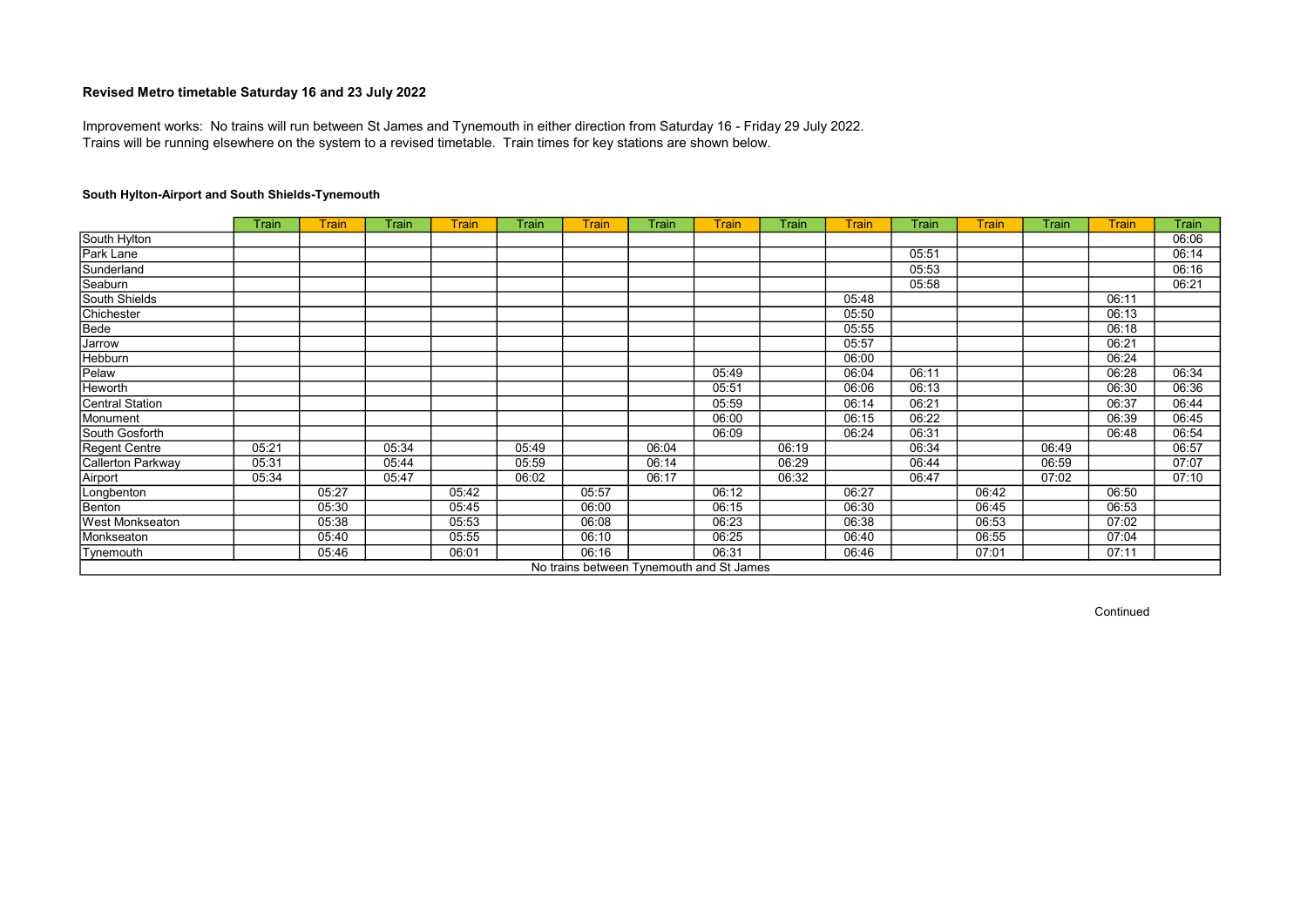Trains will be running elsewhere on the system to a revised timetable. Train times for key stations are shown below. Improvement works: No trains will run between St James and Tynemouth in either direction from Saturday 16 - Friday 29 July 2022.

|                      | <b>Train</b> | Train | <b>Train</b> | Train | <b>Train</b> | Train | <b>Train</b> | Train                                    | <b>Train</b> | Train | <b>Train</b> | Train | <b>Train</b> | Train | <b>Train</b> |
|----------------------|--------------|-------|--------------|-------|--------------|-------|--------------|------------------------------------------|--------------|-------|--------------|-------|--------------|-------|--------------|
| South Hylton         |              | 06:22 |              | 06:37 |              | 06:52 |              | 07:07                                    |              | 07:22 |              | 07:37 |              | 07:52 |              |
| Park Lane            |              | 06:30 |              | 06:45 |              | 07:00 |              | 07:15                                    |              | 07:30 |              | 07:45 |              | 08:00 |              |
| Sunderland           |              | 06:32 |              | 06:47 |              | 07:02 |              | 07:18                                    |              | 07:32 |              | 07:47 |              | 08:02 |              |
| Seaburn              |              | 06:37 |              | 06:52 |              | 07:07 |              | 07:23                                    |              | 07:37 |              | 07:52 |              | 08:07 |              |
| South Shields        | 06:26        |       | 06:41        |       | 06:56        |       | 07:11        |                                          | 07:26        |       | 07:41        |       | 07:56        |       |              |
| Chichester           | 06:28        |       | 06:43        |       | 06:58        |       | 07:13        |                                          | 07:28        |       | 07:43        |       | 07:58        |       |              |
| Bede                 | 06:33        |       | 06:48        |       | 07:03        |       | 07:18        |                                          | 07:33        |       | 07:48        |       | 08:03        |       |              |
| Jarrow               | 06:36        |       | 06:51        |       | 07:06        |       | 07:21        |                                          | 07:36        |       | 07:51        |       | 08:06        |       |              |
| <b>Hebburn</b>       | 06:39        |       | 06:54        |       | 07:09        |       | 07:24        |                                          | 07:39        |       | 07:54        |       | 08:09        |       |              |
| Pelaw                | 06:43        | 06:51 | 06:58        | 07:06 | 07:13        | 07:21 | 07:28        | 07:36                                    | 07:43        | 07:51 | 07:58        | 08:06 | 08:13        | 08:21 |              |
| Heworth              | 06:45        | 06:53 | 07:00        | 07:08 | 07:15        | 07:23 | 07:30        | 07:38                                    | 07:45        | 07:53 | 08:00        | 08:08 | 08:15        | 08:23 |              |
| Central Station      | 06:52        | 07:00 | 07:07        | 07:15 | 07:22        | 07:30 | 07:37        | 07:46                                    | 07:52        | 08:00 | 08:07        | 08:15 | 08:22        | 08:30 |              |
| Monument             | 06:54        | 07:02 | 07:09        | 07:17 | 07:24        | 07:32 | 07:39        | 07:47                                    | 07:54        | 08:02 | 08:09        | 08:17 | 08:24        | 08:32 |              |
| South Gosforth       | 07:03        | 07:11 | 07:18        | 07:26 | 07:33        | 07:41 | 07:48        | 07:56                                    | 08:03        | 08:11 | 08:18        | 08:26 | 08:33        | 08:41 |              |
| <b>Regent Centre</b> |              | 07:13 |              | 07:28 |              | 07:43 |              | 07:59                                    |              | 08:13 |              | 08:28 |              | 08:43 |              |
| Callerton Parkway    |              | 07:23 |              | 07:38 |              | 07:53 |              | 08:09                                    |              | 08:23 |              | 08:38 |              | 08:53 |              |
| Airport              |              | 07:26 |              | 07:41 |              | 07:56 |              | 08:12                                    |              | 08:26 |              | 08:41 |              | 08:56 |              |
| Longbenton           | 07:05        |       | 07:20        |       | 07:35        |       | 07:50        |                                          | 08:05        |       | 08:20        |       | 08:35        |       | 08:45        |
| Benton               | 07:08        |       | 07:23        |       | 07:38        |       | 07:53        |                                          | 08:08        |       | 08:23        |       | 08:38        |       | 08:48        |
| West Monkseaton      | 07:17        |       | 07:32        |       | 07:47        |       | 08:02        |                                          | 08:17        |       | 08:32        |       | 08:47        |       | 08:56        |
| Monkseaton           | 07:19        |       | 07:34        |       | 07:49        |       | 08:04        |                                          | 08:19        |       | 08:34        |       | 08:49        |       | 08:58        |
| Tynemouth            | 07:26        |       | 07:41        |       | 07:56        |       | 08:11        |                                          | 08:26        |       | 08:40        |       | 08:55        |       | 09:04        |
|                      |              |       |              |       |              |       |              | No trains between Tynemouth and St James |              |       |              |       |              |       |              |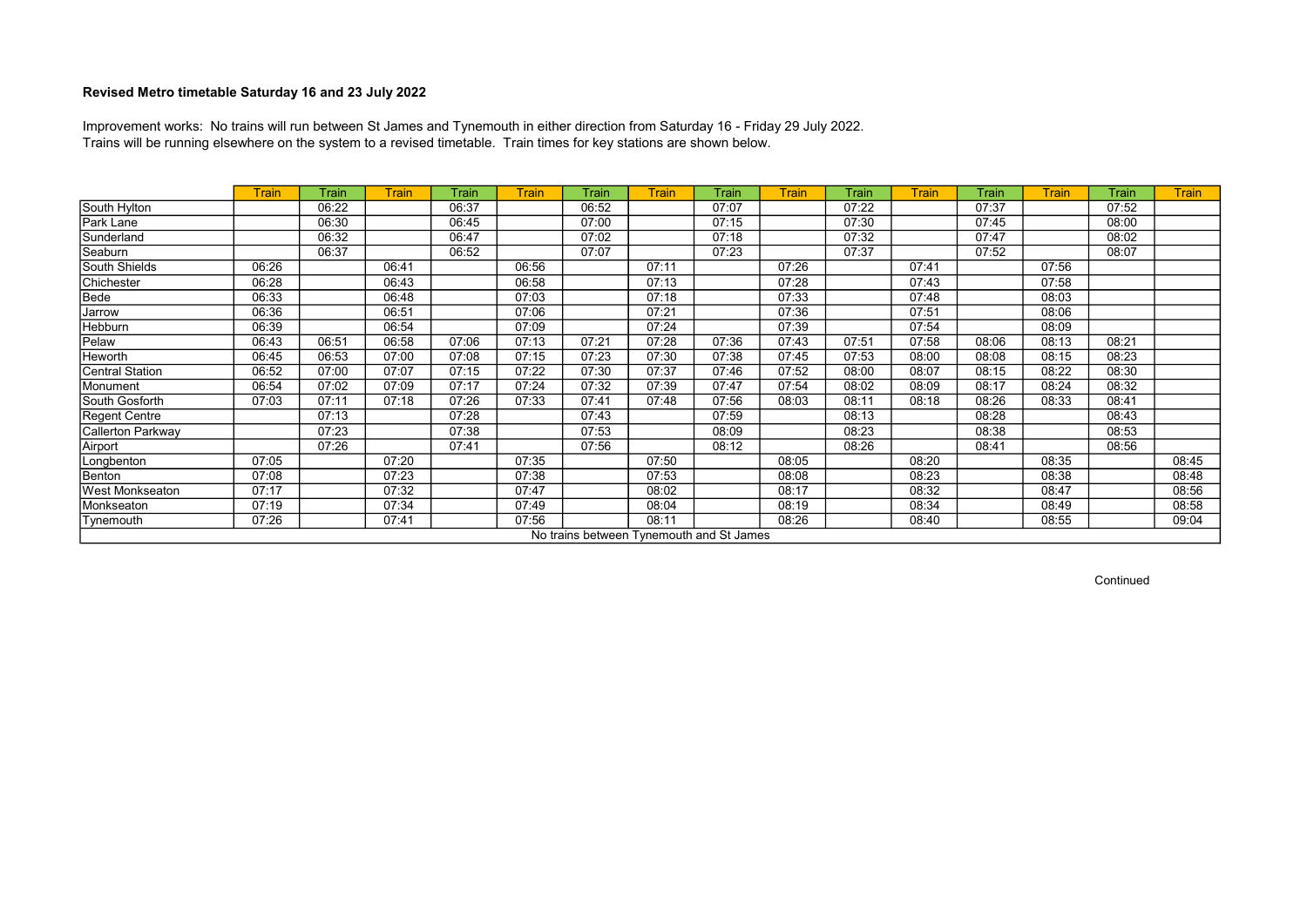Trains will be running elsewhere on the system to a revised timetable. Train times for key stations are shown below. Improvement works: No trains will run between St James and Tynemouth in either direction from Saturday 16 - Friday 29 July 2022.

|                        | <b>Train</b> | Train | <b>Train</b> | Train | <b>Train</b> | Train | <b>Train</b> | Train                                    | <b>Train</b> | <b>Train</b> | Train | <b>Train</b> | Train | Train | Train |
|------------------------|--------------|-------|--------------|-------|--------------|-------|--------------|------------------------------------------|--------------|--------------|-------|--------------|-------|-------|-------|
| South Hylton           |              | 08:07 |              | 08:22 |              | 08:37 |              | 08:52                                    |              |              | 09:07 |              | 09:25 |       | 09:37 |
| Park Lane              |              | 08:15 |              | 08:30 |              | 08:45 |              | 09:00                                    |              |              | 09:15 |              | 09:33 |       | 09:45 |
| Sunderland             |              | 08:17 |              | 08:32 |              | 08:47 |              | 09:02                                    |              |              | 09:17 |              | 09:35 |       | 09:47 |
| Seaburn                |              | 08:22 |              | 08:37 |              | 08:52 |              | 09:07                                    |              |              | 09:22 |              | 09:40 |       | 09:52 |
| South Shields          | 08:11        |       | 08:26        |       | 08:41        |       | 08:56        |                                          |              | 09:10        |       | 09:26        |       | 09:42 |       |
| Chichester             | 08:13        |       | 08:28        |       | 08:43        |       | 08:58        |                                          |              | 09:12        |       | 09:28        |       | 09:44 |       |
| Bede                   | 08:18        |       | 08:33        |       | 08:48        |       | 09:03        |                                          |              | 09:17        |       | 09:33        |       | 09:49 |       |
| Jarrow                 | 08:21        |       | 08:36        |       | 08:51        |       | 09:06        |                                          |              | 09:20        |       | 09:36        |       | 09:51 |       |
| Hebburn                | 08:24        |       | 08:39        |       | 08:54        |       | 09:09        |                                          |              | 09:23        |       | 09:39        |       | 09:54 |       |
| Pelaw                  | 08:28        | 08:36 | 08:43        | 08:51 | 08:58        | 09:06 | 09:13        | 09:21                                    |              | 09:28        | 09:36 | 09:43        | 09:53 | 09:58 | 10:05 |
| Heworth                | 08:30        | 08:38 | 08:45        | 08:53 | 09:00        | 09:08 | 09:15        | 09:23                                    |              | 09:30        | 09:38 | 09:45        | 09:55 | 10:00 | 10:07 |
| Central Station        | 08:37        | 08:45 | 08:52        | 09:00 | 09:07        | 09:15 | 09:22        | 09:30                                    |              | 09:37        | 09:45 | 09:52        | 10:03 | 10:08 | 10:15 |
| Monument               | 08:39        | 08:47 | 08:54        | 09:02 | 09:09        | 09:17 | 09:24        | 09:32                                    |              | 09:39        | 09:47 | 09:54        | 10:04 | 10:09 | 10:17 |
| South Gosforth         | 08:48        | 08:56 | 09:03        | 09:11 | 09:18        | 09:26 | 09:33        | 09:41                                    |              | 09:48        | 09:56 | 10:03        | 10:13 | 10:18 | 10:26 |
| Regent Centre          |              | 08:58 |              | 09:14 |              | 09:28 |              | 09:43                                    |              |              | 09:59 |              | 10:16 |       | 10:28 |
| Callerton Parkway      |              | 09:08 |              | 09:24 |              | 09:39 |              | 09:53                                    |              |              | 10:09 |              | 10:26 |       | 10:39 |
| Airport                |              | 09:11 |              | 09:27 |              | 09:42 |              | 09:56                                    |              |              | 10:12 |              | 10:29 |       | 10:42 |
| Longbenton             | 08:50        |       | 09:05        |       | 09:20        |       | 09:35        |                                          | 09:46        | 09:50        |       | 10:05        |       | 10:21 |       |
| Benton                 | 08:53        |       | 09:08        |       | 09:23        |       | 09:38        |                                          | 09:49        | 09:53        |       | 10:08        |       | 10:24 |       |
| <b>West Monkseaton</b> | 09:02        |       | 09:17        |       | 09:32        |       | 09:47        |                                          | 09:58        | 10:02        |       | 10:17        |       | 10:33 |       |
| Monkseaton             | 09:04        |       | 09:19        |       | 09:34        |       | 09:49        |                                          | 10:00        | 10:04        |       | 10:19        |       | 10:35 |       |
| Tynemouth              | 09:13        |       | 09:28        |       | 09:40        |       | 09:55        |                                          | 10:06        | 10:10        |       | 10:28        |       | 10:41 |       |
|                        |              |       |              |       |              |       |              | No trains between Tynemouth and St James |              |              |       |              |       |       |       |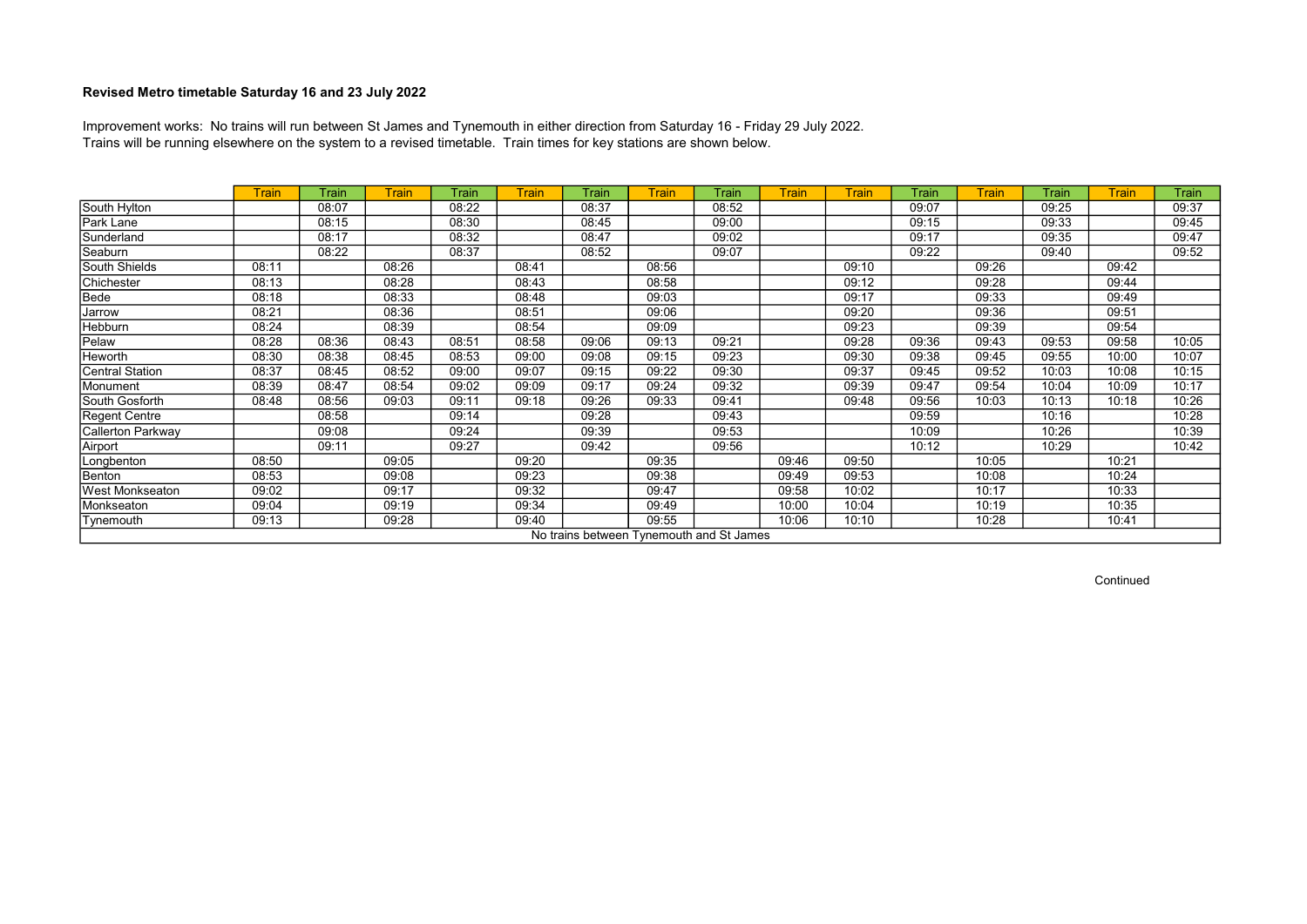Trains will be running elsewhere on the system to a revised timetable. Train times for key stations are shown below. Improvement works: No trains will run between St James and Tynemouth in either direction from Saturday 16 - Friday 29 July 2022.

|                        | <b>Train</b> | Train | <b>Train</b> | Train | <b>Train</b> | Train                                    | <b>Train</b> | Train | <b>Train</b> | Train | <b>Train</b> | Train | <b>Train</b> | Train | <b>Train</b> |
|------------------------|--------------|-------|--------------|-------|--------------|------------------------------------------|--------------|-------|--------------|-------|--------------|-------|--------------|-------|--------------|
| South Hylton           |              | 09:49 |              | 10:01 |              | 10:13                                    |              | 10:25 |              | 10:37 |              | 10:49 |              | 11:01 |              |
| Park Lane              |              | 09:57 |              | 10:09 |              | 10:21                                    |              | 10:33 |              | 10:45 |              | 10:57 |              | 11:09 |              |
| Sunderland             |              | 09:59 |              | 10:11 |              | 10:23                                    |              | 10:35 |              | 10:47 |              | 10:59 |              | 11:11 |              |
| Seaburn                |              | 10:04 |              | 10:16 |              | 10:28                                    |              | 10:40 |              | 10:52 |              | 11:04 |              | 11:16 |              |
| South Shields          | 09:55        |       | 10:06        |       | 10:18        |                                          | 10:30        |       | 10:42        |       | 10:54        |       | 11:06        |       | 11:18        |
| Chichester             | 09:57        |       | 10:08        |       | 10:20        |                                          | 10:32        |       | 10:44        |       | 10:56        |       | 11:08        |       | 11:20        |
| Bede                   | 10:02        |       | 10:14        |       | 10:26        |                                          | 10:38        |       | 10:50        |       | 11:02        |       | 11:14        |       | 11:26        |
| Jarrow                 | 10:04        |       | 10:16        |       | 10:28        |                                          | 10:40        |       | 10:52        |       | 11:04        |       | 11:16        |       | 11:28        |
| Hebburn                | 10:07        |       | 10:19        |       | 10:31        |                                          | 10:43        |       | 10:55        |       | 11:07        |       | 11:19        |       | 11:31        |
| Pelaw                  | 10:11        | 10:17 | 10:23        | 10:29 | 10:35        | 10:41                                    | 10:47        | 10:53 | 10:59        | 11:05 | 11:11        | 11:17 | 11:23        | 11:29 | 11:35        |
| Heworth                | 10:13        | 10:19 | 10:25        | 10:31 | 10:37        | 10:43                                    | 10:49        | 10:55 | 11:01        | 11:07 | 11:13        | 11:19 | 11:25        | 11:31 | 11:37        |
| Central Station        | 10:21        | 10:27 | 10:33        | 10:39 | 10:45        | 10:51                                    | 10:57        | 11:03 | 11:09        | 11:15 | 11:21        | 11:27 | 11:33        | 11:39 | 11:45        |
| Monument               | 10:23        | 10:29 | 10:35        | 10:41 | 10:47        | 10:53                                    | 10:59        | 11:05 | 11:11        | 11:17 | 11:23        | 11:29 | 11:35        | 11:41 | 11:47        |
| South Gosforth         | 10:32        | 10:38 | 10:44        | 10:50 | 10:56        | 11:02                                    | 11:08        | 11:14 | 11:20        | 11:26 | 11:32        | 11:38 | 11:44        | 11:50 | 11:56        |
| Regent Centre          |              | 10:40 |              | 10:52 |              | 11:04                                    |              | 11:16 |              | 11:28 |              | 11:40 |              | 11:52 |              |
| Callerton Parkway      |              | 10:51 |              | 11:03 |              | 11:15                                    |              | 11:27 |              | 11:39 |              | 11:51 |              | 12:03 |              |
| Airport                |              | 10:54 |              | 11:06 |              | 11:18                                    |              | 11:30 |              | 11:42 |              | 11:54 |              | 12:06 |              |
| Longbenton             | 10:34        |       | 10:46        |       | 10:58        |                                          | 11:10        |       | 11:22        |       | 11:34        |       | 11:46        |       | 11:58        |
| Benton                 | 10:37        |       | 10:49        |       | 11:01        |                                          | 11:13        |       | 11:25        |       | 11:37        |       | 11:49        |       | 12:01        |
| <b>West Monkseaton</b> | 10:46        |       | 10:58        |       | 11:10        |                                          | 11:22        |       | 11:34        |       | 11:46        |       | 11:58        |       | 12:10        |
| Monkseaton             | 10:48        |       | 11:00        |       | 11:12        |                                          | 11:24        |       | 11:36        |       | 11:48        |       | 12:00        |       | 12:12        |
| Tynemouth              | 10:54        |       | 11:06        |       | 11:18        |                                          | 11:30        |       | 11:42        |       | 11:54        |       | 12:06        |       | 12:18        |
|                        |              |       |              |       |              | No trains between Tynemouth and St James |              |       |              |       |              |       |              |       |              |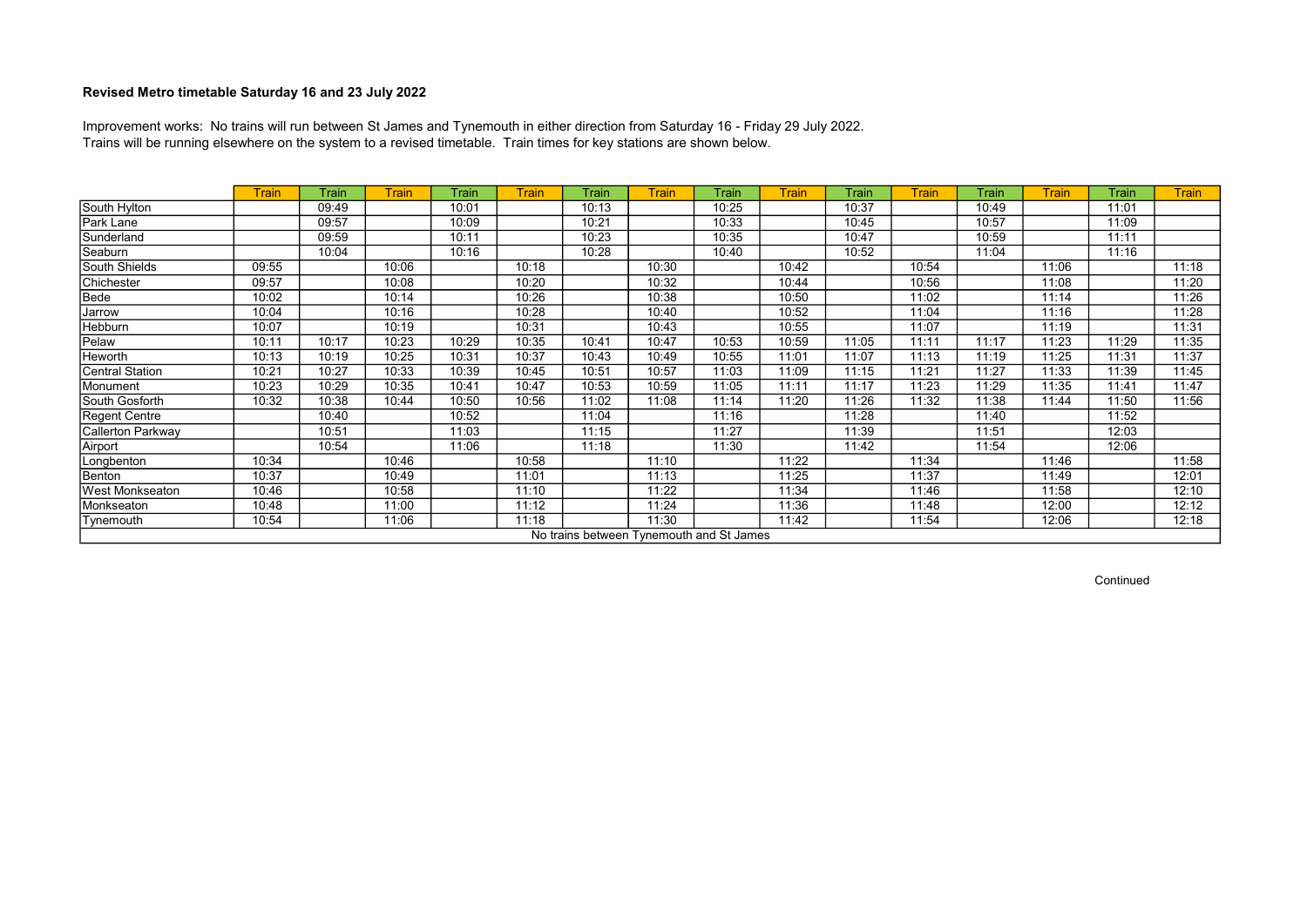Trains will be running elsewhere on the system to a revised timetable. Train times for key stations are shown below. Improvement works: No trains will run between St James and Tynemouth in either direction from Saturday 16 - Friday 29 July 2022.

|                        | Train | <b>Train</b> | Train | <b>Train</b> | Train | <b>Train</b> | Train | <b>Train</b>                             | Train | <b>Train</b> | Train | <b>Train</b> | Train | <b>Train</b> | <b>Train</b> |
|------------------------|-------|--------------|-------|--------------|-------|--------------|-------|------------------------------------------|-------|--------------|-------|--------------|-------|--------------|--------------|
| South Hylton           | 11:13 |              | 11:25 |              | 11:37 |              | 11:49 |                                          | 12:01 |              | 12:13 |              | 12:25 |              | 12:37        |
| Park Lane              | 11:21 |              | 11:33 |              | 11:45 |              | 11:57 |                                          | 12:09 |              | 12:21 |              | 12:33 |              | 12:45        |
| Sunderland             | 11:23 |              | 11:35 |              | 11:47 |              | 11:59 |                                          | 12:11 |              | 12:23 |              | 12:35 |              | 12:47        |
| Seaburn                | 11:28 |              | 11:40 |              | 11:52 |              | 12:04 |                                          | 12:16 |              | 12:28 |              | 12:40 |              | 12:52        |
| South Shields          |       | 11:30        |       | 11:42        |       | 11:54        |       | 12:06                                    |       | 12:18        |       | 12:30        |       | 12:42        |              |
| Chichester             |       | 11:32        |       | 11:44        |       | 11:56        |       | 12:08                                    |       | 12:20        |       | 12:32        |       | 12:44        |              |
| Bede                   |       | 11:38        |       | 11:50        |       | 12:02        |       | 12:14                                    |       | 12:26        |       | 12:38        |       | 12:50        |              |
| Jarrow                 |       | 11:40        |       | 11:52        |       | 12:04        |       | 12:16                                    |       | 12:28        |       | 12:40        |       | 12:52        |              |
| Hebburn                |       | 11:43        |       | 11:55        |       | 12:07        |       | 12:19                                    |       | 12:31        |       | 12:43        |       | 12:55        |              |
| Pelaw                  | 11:41 | 11:47        | 11:53 | 11:59        | 12:05 | 12:11        | 12:17 | 12:23                                    | 12:29 | 12:35        | 12:41 | 12:47        | 12:53 | 12:59        | 13:05        |
| Heworth                | 11:43 | 11:49        | 11:55 | 12:01        | 12:07 | 12:13        | 12:19 | 12:25                                    | 12:31 | 12:37        | 12:43 | 12:49        | 12:55 | 13:01        | 13:07        |
| Central Station        | 11:51 | 11:57        | 12:03 | 12:09        | 12:15 | 12:21        | 12:27 | 12:33                                    | 12:39 | 12:45        | 12:51 | 12:57        | 13:03 | 13:09        | 13:15        |
| Monument               | 11:53 | 11:59        | 12:05 | 12:11        | 12:17 | 12:23        | 12:29 | 12:35                                    | 12:41 | 12:47        | 12:53 | 12:59        | 13:05 | 13:11        | 13:17        |
| South Gosforth         | 12:02 | 12:08        | 12:14 | 12:20        | 12:26 | 12:32        | 12:38 | 12:44                                    | 12:50 | 12:56        | 13:02 | 13:08        | 13:14 | 13:20        | 13:26        |
| Regent Centre          | 12:04 |              | 12:16 |              | 12:28 |              | 12:40 |                                          | 12:52 |              | 13:04 |              | 13:16 |              | 13:28        |
| Callerton Parkway      | 12:15 |              | 12:27 |              | 12:39 |              | 12:51 |                                          | 13:03 |              | 13:15 |              | 13:27 |              | 13:39        |
| Airport                | 12:18 |              | 12:30 |              | 12:42 |              | 12:54 |                                          | 13:06 |              | 13:18 |              | 13:30 |              | 13:42        |
| Longbenton             |       | 12:10        |       | 12:22        |       | 12:34        |       | 12:46                                    |       | 12:58        |       | 13:10        |       | 13:22        |              |
| Benton                 |       | 12:13        |       | 12:25        |       | 12:37        |       | 12:49                                    |       | 13:01        |       | 13:13        |       | 13:25        |              |
| <b>West Monkseaton</b> |       | 12:22        |       | 12:34        |       | 12:46        |       | 12:58                                    |       | 13:10        |       | 13:22        |       | 13:34        |              |
| Monkseaton             |       | 12:24        |       | 12:36        |       | 12:48        |       | 13:00                                    |       | 13:12        |       | 13:24        |       | 13:36        |              |
| Tynemouth              |       | 12:30        |       | 12:42        |       | 12:54        |       | 13:06                                    |       | 13:18        |       | 13:30        |       | 13:42        |              |
|                        |       |              |       |              |       |              |       | No trains between Tynemouth and St James |       |              |       |              |       |              |              |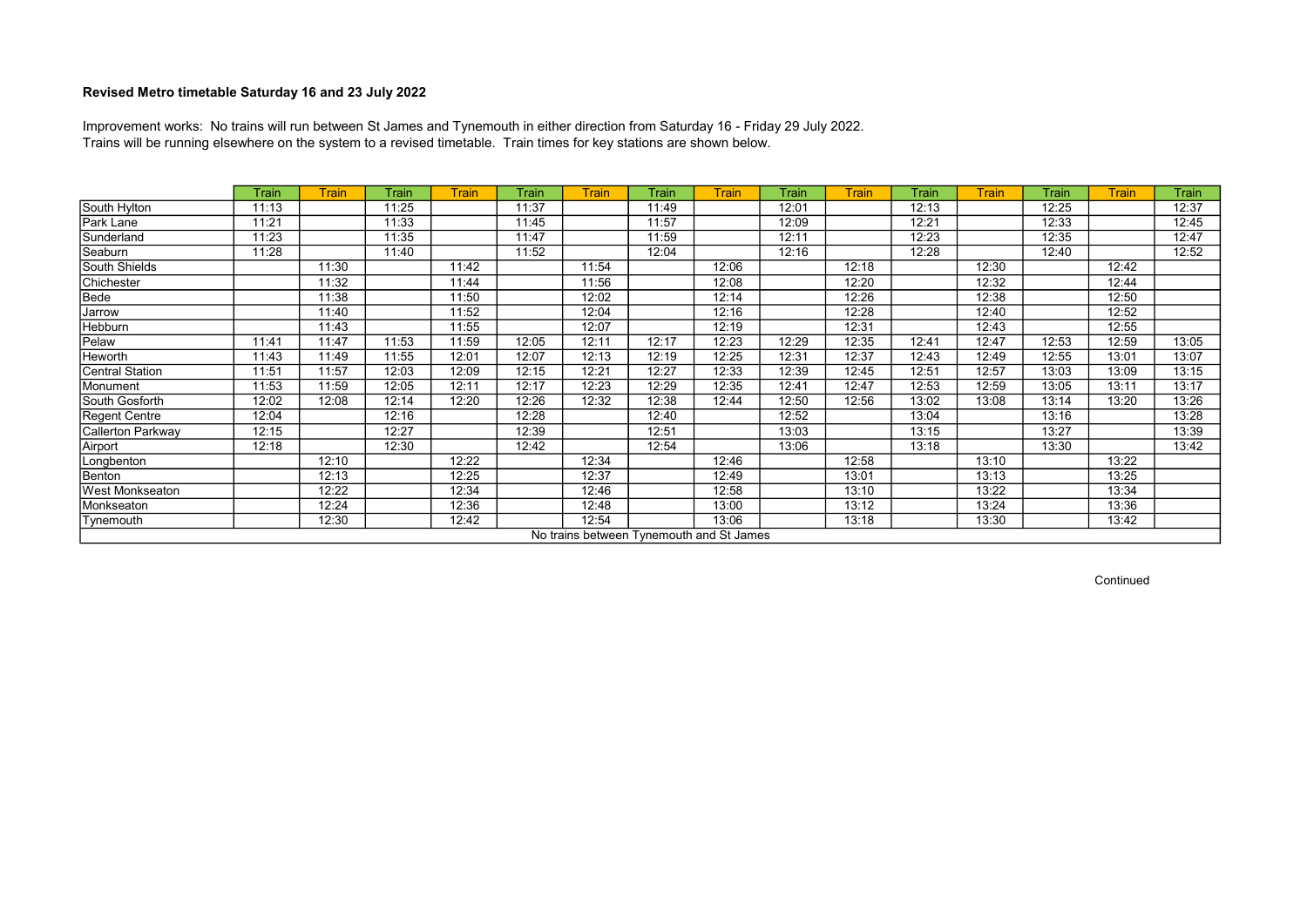Trains will be running elsewhere on the system to a revised timetable. Train times for key stations are shown below. Improvement works: No trains will run between St James and Tynemouth in either direction from Saturday 16 - Friday 29 July 2022.

|                   | <b>Train</b> | Train | <b>Train</b> | Train | <b>Train</b> | Train | <b>Train</b>                             | Train | <b>Train</b> | Train | <b>Train</b> | Train | <b>Train</b> | Train | <b>Train</b> |
|-------------------|--------------|-------|--------------|-------|--------------|-------|------------------------------------------|-------|--------------|-------|--------------|-------|--------------|-------|--------------|
| South Hylton      |              | 12:49 |              | 13:01 |              | 13:13 |                                          | 13:25 |              | 13:37 |              | 13:49 |              | 14:01 |              |
| Park Lane         |              | 12:57 |              | 13:09 |              | 13:21 |                                          | 13:33 |              | 13:45 |              | 13:57 |              | 14:09 |              |
| Sunderland        |              | 12:59 |              | 13:11 |              | 13:23 |                                          | 13:35 |              | 13:47 |              | 13:59 |              | 14:11 |              |
| Seaburn           |              | 13:04 |              | 13:16 |              | 13:28 |                                          | 13:40 |              | 13:52 |              | 14:04 |              | 14:16 |              |
| South Shields     | 12:54        |       | 13:06        |       | 13:18        |       | 13:30                                    |       | 13:42        |       | 13:54        |       | 14:06        |       | 14:18        |
| Chichester        | 12:56        |       | 13:08        |       | 13:20        |       | 13:32                                    |       | 13:44        |       | 13:56        |       | 14:08        |       | 14:20        |
| Bede              | 13:02        |       | 13:14        |       | 13:26        |       | 13:38                                    |       | 13:50        |       | 14:02        |       | 14:14        |       | 14:26        |
| Jarrow            | 13:04        |       | 13:16        |       | 13:28        |       | 13:40                                    |       | 13:52        |       | 14:04        |       | 14:16        |       | 14:28        |
| <b>Hebburn</b>    | 13:07        |       | 13:19        |       | 13:31        |       | 13:43                                    |       | 13:55        |       | 14:07        |       | 14:19        |       | 14:31        |
| Pelaw             | 13:11        | 13:17 | 13:23        | 13:29 | 13:35        | 13:41 | 13:47                                    | 13:53 | 13:59        | 14:05 | 14:11        | 14:17 | 14:23        | 14:29 | 14:35        |
| Heworth           | 13:13        | 13:19 | 13:25        | 13:31 | 13:37        | 13:43 | 13:49                                    | 13:55 | 14:01        | 14:07 | 14:13        | 14:19 | 14:25        | 14:31 | 14:37        |
| Central Station   | 13:21        | 13:27 | 13:33        | 13:39 | 13:45        | 13:51 | 13:57                                    | 14:03 | 14:09        | 14:15 | 14:21        | 14:27 | 14:33        | 14:39 | 14:45        |
| Monument          | 13:23        | 13:29 | 13:35        | 13:41 | 13:47        | 13:53 | 13:59                                    | 14:05 | 14:11        | 14:17 | 14:23        | 14:29 | 14:35        | 14:41 | 14:47        |
| South Gosforth    | 13:32        | 13:38 | 13:44        | 13:50 | 13:56        | 14:02 | 14:08                                    | 14:14 | 14:20        | 14:26 | 14:32        | 14:38 | 14:44        | 14:50 | 14:56        |
| Regent Centre     |              | 13:40 |              | 13:52 |              | 14:04 |                                          | 14:16 |              | 14:28 |              | 14:40 |              | 14:52 |              |
| Callerton Parkway |              | 13:51 |              | 14:03 |              | 14:15 |                                          | 14:27 |              | 14:39 |              | 14:51 |              | 15:03 |              |
| Airport           |              | 13:54 |              | 14:06 |              | 14:18 |                                          | 14:30 |              | 14:42 |              | 14:54 |              | 15:06 |              |
| Longbenton        | 13:34        |       | 13:46        |       | 13:58        |       | 14:10                                    |       | 14:22        |       | 14:34        |       | 14:46        |       | 14:58        |
| Benton            | 13:37        |       | 13:49        |       | 14:01        |       | 14:13                                    |       | 14:25        |       | 14:37        |       | 14:49        |       | 15:01        |
| West Monkseaton   | 13:46        |       | 13:58        |       | 14:10        |       | 14:22                                    |       | 14:34        |       | 14:46        |       | 14:58        |       | 15:10        |
| Monkseaton        | 13:48        |       | 14:00        |       | 14:12        |       | 14:24                                    |       | 14:36        |       | 14:48        |       | 15:00        |       | 15:12        |
| Tynemouth         | 13:54        |       | 14:06        |       | 14:18        |       | 14:30                                    |       | 14:42        |       | 14:54        |       | 15:06        |       | 15:18        |
|                   |              |       |              |       |              |       | No trains between Tynemouth and St James |       |              |       |              |       |              |       |              |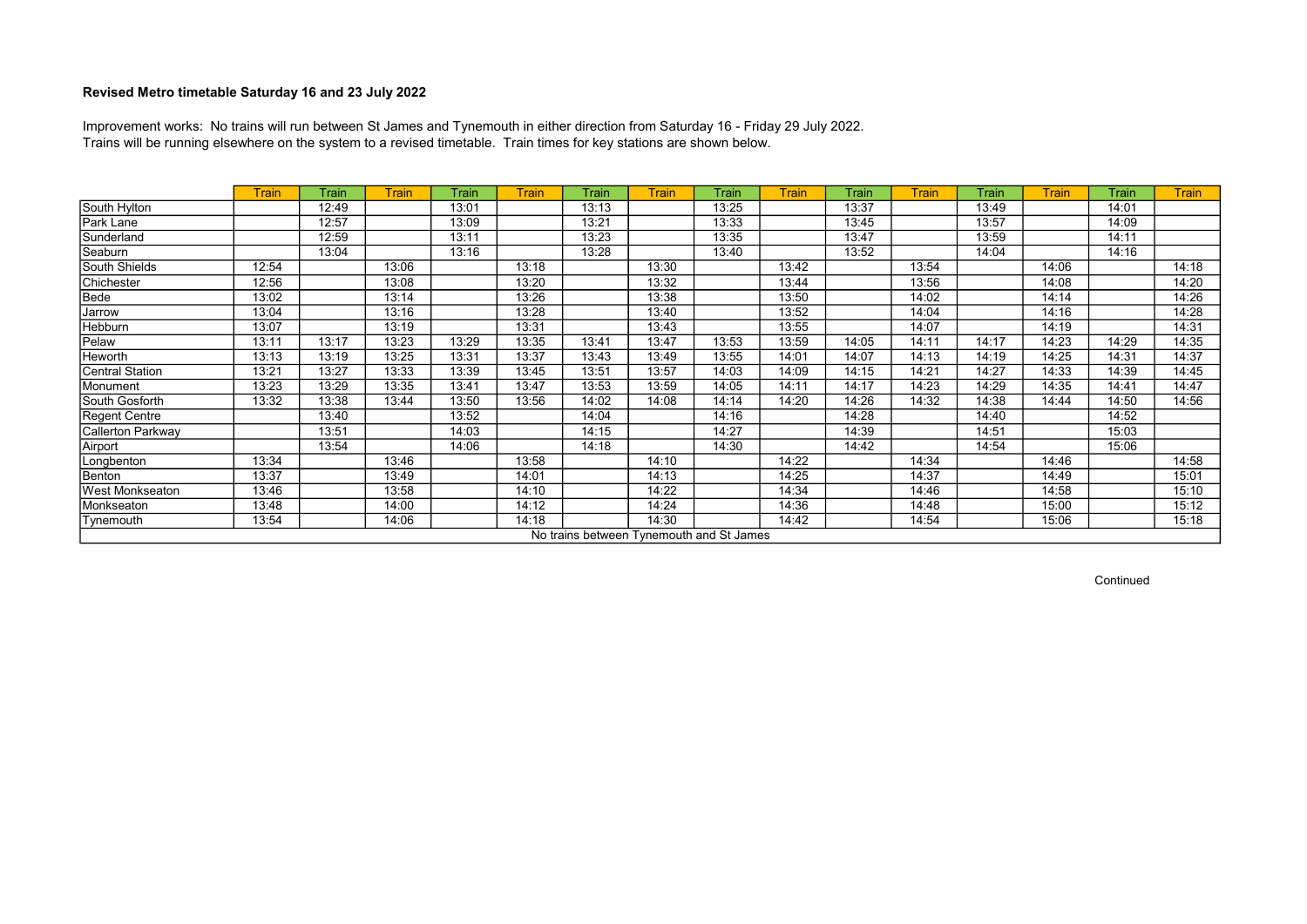Trains will be running elsewhere on the system to a revised timetable. Train times for key stations are shown below. Improvement works: No trains will run between St James and Tynemouth in either direction from Saturday 16 - Friday 29 July 2022.

|                          | Train | <b>Train</b> | Train | <b>Train</b> | Train | <b>Train</b>                             | Train | <b>Train</b> | Train | <b>Train</b> | Train | <b>Train</b> | Train | <b>Train</b> | Train |
|--------------------------|-------|--------------|-------|--------------|-------|------------------------------------------|-------|--------------|-------|--------------|-------|--------------|-------|--------------|-------|
| South Hylton             | 14:13 |              | 14:25 |              | 14:37 |                                          | 14:49 |              | 15:01 |              | 15:13 |              | 15:25 |              | 15:37 |
| Park Lane                | 14:21 |              | 14:33 |              | 14:45 |                                          | 14:57 |              | 15:09 |              | 15:21 |              | 15:33 |              | 15:45 |
| Sunderland               | 14:23 |              | 14:35 |              | 14:47 |                                          | 14:59 |              | 15:11 |              | 15:23 |              | 15:35 |              | 15:47 |
| Seaburn                  | 14:28 |              | 14:40 |              | 14:52 |                                          | 15:04 |              | 15:16 |              | 15:28 |              | 15:40 |              | 15:52 |
| South Shields            |       | 14:30        |       | 14:42        |       | 14:54                                    |       | 15:06        |       | 15:18        |       | 15:30        |       | 15:42        |       |
| Chichester               |       | 14:32        |       | 14:44        |       | 14:56                                    |       | 15:08        |       | 15:20        |       | 15:32        |       | 15:44        |       |
| Bede                     |       | 14:38        |       | 14:50        |       | 15:02                                    |       | 15:14        |       | 15:26        |       | 15:38        |       | 15:50        |       |
| Jarrow                   |       | 14:40        |       | 14:52        |       | 15:04                                    |       | 15:16        |       | 15:28        |       | 15:40        |       | 15:52        |       |
| Hebburn                  |       | 14:43        |       | 14:55        |       | 15:07                                    |       | 15:19        |       | 15:31        |       | 15:43        |       | 15:55        |       |
| Pelaw                    | 14:41 | 14:47        | 14:53 | 14:59        | 15:05 | 15:11                                    | 15:17 | 15:23        | 15:29 | 15:35        | 15:41 | 15:47        | 15:53 | 15:59        | 16:05 |
| Heworth                  | 14:43 | 14:49        | 14:55 | 15:01        | 15:07 | 15:13                                    | 15:19 | 15:25        | 15:31 | 15:37        | 15:43 | 15:49        | 15:55 | 16:01        | 16:07 |
| <b>Central Station</b>   | 14:51 | 14:57        | 15:03 | 15:09        | 15:15 | 15:21                                    | 15:27 | 15:33        | 15:39 | 15:45        | 15:51 | 15:57        | 16:03 | 16:09        | 16:15 |
| Monument                 | 14:53 | 14:59        | 15:05 | 15:11        | 15:17 | 15:23                                    | 15:29 | 15:35        | 15:41 | 15:47        | 15:53 | 15:59        | 16:05 | 16:11        | 16:17 |
| South Gosforth           | 15:02 | 15:08        | 15:14 | 15:20        | 15:26 | 15:32                                    | 15:38 | 15:44        | 15:50 | 15:56        | 16:02 | 16:08        | 16:14 | 16:20        | 16:26 |
| Regent Centre            | 15:04 |              | 15:16 |              | 15:28 |                                          | 15:40 |              | 15:52 |              | 16:04 |              | 16:16 |              | 16:28 |
| <b>Callerton Parkway</b> | 15:15 |              | 15:27 |              | 15:39 |                                          | 15:51 |              | 16:03 |              | 16:15 |              | 16:27 |              | 16:39 |
| Airport                  | 15:18 |              | 15:30 |              | 15:42 |                                          | 15:54 |              | 16:06 |              | 16:18 |              | 16:30 |              | 16:42 |
| Longbenton               |       | 15:10        |       | 15:22        |       | 15:34                                    |       | 15:46        |       | 15:58        |       | 16:10        |       | 16:22        |       |
| Benton                   |       | 15:13        |       | 15:25        |       | 15:37                                    |       | 15:49        |       | 16:01        |       | 16:13        |       | 16:25        |       |
| <b>West Monkseaton</b>   |       | 15:22        |       | 15:34        |       | 15:46                                    |       | 15:58        |       | 16:10        |       | 16:22        |       | 16:34        |       |
| Monkseaton               |       | 15:24        |       | 15:36        |       | 15:48                                    |       | 16:00        |       | 16:12        |       | 16:24        |       | 16:36        |       |
| Tynemouth                |       | 15:30        |       | 15:42        |       | 15:54                                    |       | 16:06        |       | 16:18        |       | 16:30        |       | 16:42        |       |
|                          |       |              |       |              |       | No trains between Tynemouth and St James |       |              |       |              |       |              |       |              |       |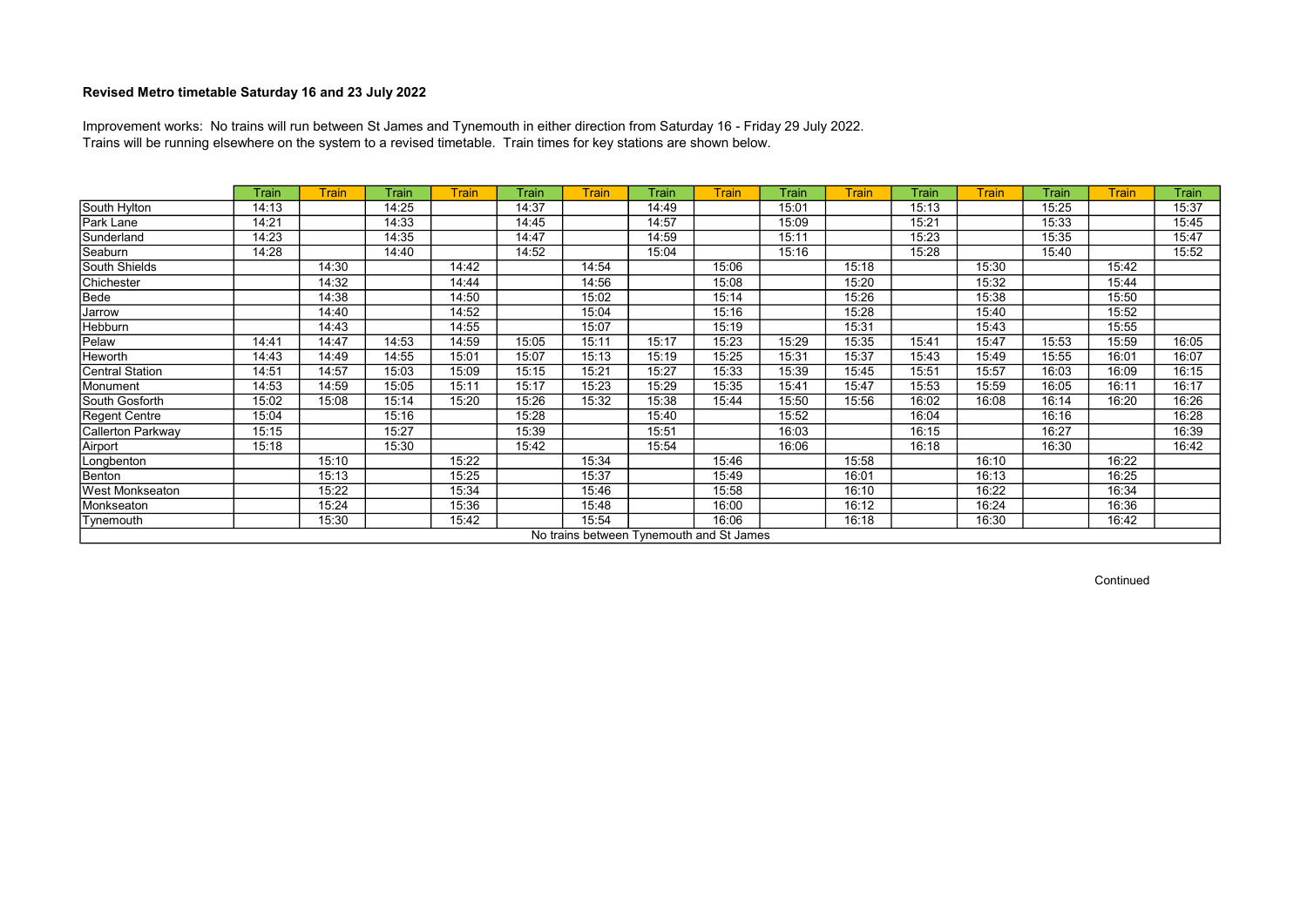Trains will be running elsewhere on the system to a revised timetable. Train times for key stations are shown below. Improvement works: No trains will run between St James and Tynemouth in either direction from Saturday 16 - Friday 29 July 2022.

|                        | <b>Train</b> | Train | <b>Train</b> | Train | <b>Train</b> | Train | <b>Train</b>                             | Train | <b>Train</b> | Train | <b>Train</b> | Train | <b>Train</b> | Train | <b>Train</b> |
|------------------------|--------------|-------|--------------|-------|--------------|-------|------------------------------------------|-------|--------------|-------|--------------|-------|--------------|-------|--------------|
| South Hylton           |              | 15:49 |              | 16:01 |              | 16:13 |                                          | 16:25 |              | 16:37 |              | 16:49 |              | 17:01 |              |
| Park Lane              |              | 15:57 |              | 16:09 |              | 16:21 |                                          | 16:33 |              | 16:45 |              | 16:57 |              | 17:09 |              |
| Sunderland             |              | 15:59 |              | 16:11 |              | 16:23 |                                          | 16:35 |              | 16:47 |              | 16:59 |              | 17:11 |              |
| Seaburn                |              | 16:04 |              | 16:16 |              | 16:28 |                                          | 16:40 |              | 16:52 |              | 17:04 |              | 17:16 |              |
| South Shields          | 15:54        |       | 16:06        |       | 16:18        |       | 16:30                                    |       | 16:42        |       | 16:54        |       | 17:06        |       | 17:18        |
| Chichester             | 15:56        |       | 16:08        |       | 16:20        |       | 16:32                                    |       | 16:44        |       | 16:56        |       | 17:08        |       | 17:20        |
| Bede                   | 16:02        |       | 16:14        |       | 16:26        |       | 16:38                                    |       | 16:50        |       | 17:02        |       | 17:14        |       | 17:26        |
| Jarrow                 | 16:04        |       | 16:16        |       | 16:28        |       | 16:40                                    |       | 16:52        |       | 17:04        |       | 17:16        |       | 17:28        |
| Hebburn                | 16:07        |       | 16:19        |       | 16:31        |       | 16:43                                    |       | 16:55        |       | 17:07        |       | 17:19        |       | 17:31        |
| Pelaw                  | 16:11        | 16:17 | 16:23        | 16:29 | 16:35        | 16:41 | 16:47                                    | 16:53 | 16:59        | 17:05 | 17:11        | 17:17 | 17:23        | 17:29 | 17:35        |
| Heworth                | 16:13        | 16:19 | 16:25        | 16:31 | 16:37        | 16:43 | 16:49                                    | 16:55 | 17:01        | 17:07 | 17:13        | 17:19 | 17:25        | 17:31 | 17:37        |
| Central Station        | 16:21        | 16:27 | 16:33        | 16:39 | 16:45        | 16:51 | 16:57                                    | 17:03 | 17:09        | 17:15 | 17:21        | 17:27 | 17:33        | 17:39 | 17:45        |
| Monument               | 16:23        | 16:29 | 16:35        | 16:41 | 16:47        | 16:53 | 16:59                                    | 17:05 | 17:11        | 17:17 | 17:23        | 17:29 | 17:35        | 17:41 | 17:47        |
| South Gosforth         | 16:32        | 16:38 | 16:44        | 16:50 | 16:56        | 17:02 | 17:08                                    | 17:14 | 17:20        | 17:26 | 17:32        | 17:38 | 17:44        | 17:50 | 17:56        |
| Regent Centre          |              | 16:40 |              | 16:52 |              | 17:04 |                                          | 17:16 |              | 17:28 |              | 17:40 |              | 17:52 |              |
| Callerton Parkway      |              | 16:51 |              | 17:03 |              | 17:15 |                                          | 17:27 |              | 17:39 |              | 17:51 |              | 18:03 |              |
| Airport                |              | 16:54 |              | 17:06 |              | 17:18 |                                          | 17:30 |              | 17:42 |              | 17:54 |              | 18:06 |              |
| Longbenton             | 16:34        |       | 16:46        |       | 16:58        |       | 17:10                                    |       | 17:22        |       | 17:34        |       | 17:46        |       | 17:58        |
| Benton                 | 16:37        |       | 16:49        |       | 17:01        |       | 17:13                                    |       | 17:25        |       | 17:37        |       | 17:49        |       | 18:01        |
| <b>West Monkseaton</b> | 16:46        |       | 16:58        |       | 17:10        |       | 17:22                                    |       | 17:34        |       | 17:46        |       | 17:58        |       | 18:10        |
| Monkseaton             | 16:48        |       | 17:00        |       | 17:12        |       | 17:24                                    |       | 17:36        |       | 17:48        |       | 18:00        |       | 18:12        |
| Tynemouth              | 16:54        |       | 17:06        |       | 17:18        |       | 17:30                                    |       | 17:42        |       | 17:54        |       | 18:10        |       | 18:18        |
|                        |              |       |              |       |              |       | No trains between Tynemouth and St James |       |              |       |              |       |              |       |              |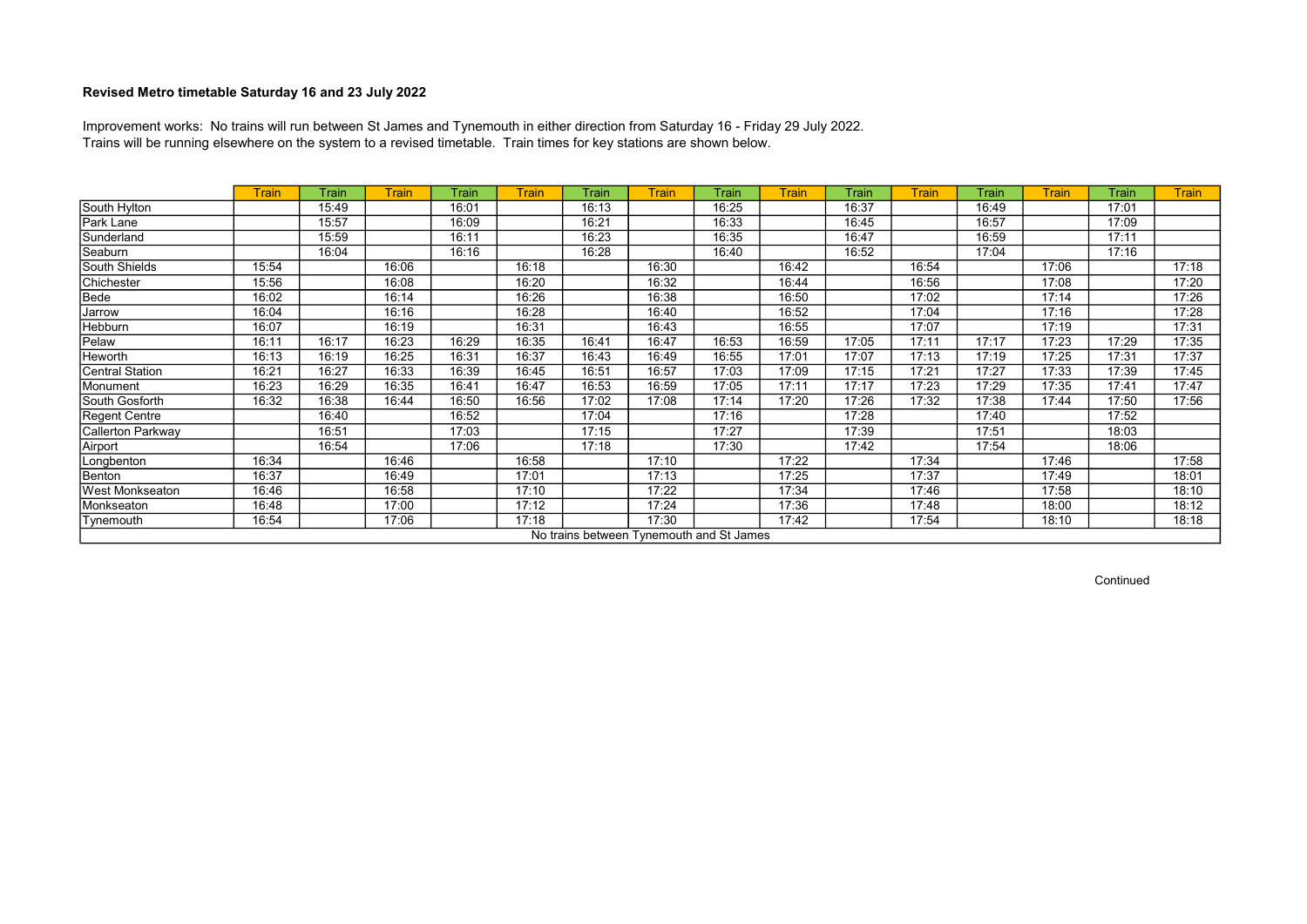Trains will be running elsewhere on the system to a revised timetable. Train times for key stations are shown below. Improvement works: No trains will run between St James and Tynemouth in either direction from Saturday 16 - Friday 29 July 2022.

|                          | Train | <b>Train</b> | Train | <b>Train</b> | Train | <b>Train</b> | Train                                    | <b>Train</b> | Train | <b>Train</b> | Train | <b>Train</b> | <b>Train</b> | Train | Train |
|--------------------------|-------|--------------|-------|--------------|-------|--------------|------------------------------------------|--------------|-------|--------------|-------|--------------|--------------|-------|-------|
| South Hylton             | 17:13 |              | 17:25 |              | 17:38 |              | 17:52                                    |              | 18:07 |              | 18:21 |              |              | 18:30 | 18:37 |
| Park Lane                | 17:21 |              | 17:33 |              | 17:46 |              | 18:00                                    |              | 18:15 |              | 18:30 |              |              | 18:40 | 18:45 |
| Sunderland               | 17:23 |              | 17:35 |              | 17:48 |              | 18:02                                    |              | 18:17 |              | 18:32 |              |              | 18:42 | 18:47 |
| Seaburn                  | 17:28 |              | 17:40 |              | 17:53 |              | 18:07                                    |              | 18:22 |              | 18:37 |              |              | 18:47 | 18:52 |
| South Shields            |       | 17:30        |       | 17:42        |       | 17:57        |                                          | 18:12        |       | 18:26        |       | 18:35        | 18:41        |       |       |
| Chichester               |       | 17:32        |       | 17:44        |       | 17:59        |                                          | 18:14        |       | 18:28        |       | 18:37        | 18:43        |       |       |
| Bede                     |       | 17:38        |       | 17:50        |       | 18:05        |                                          | 18:19        |       | 18:33        |       | 18:42        | 18:48        |       |       |
| Jarrow                   |       | 17:40        |       | 17:52        |       | 18:07        |                                          | 18:21        |       | 18:36        |       | 18:45        | 18:51        |       |       |
| Hebburn                  |       | 17:43        |       | 17:55        |       | 18:10        |                                          | 18:24        |       | 18:39        |       | 18:48        | 18:54        |       |       |
| Pelaw                    | 17:41 | 17:47        | 17:53 | 17:59        | 18:06 | 18:14        | 18:21                                    | 18:28        | 18:36 | 18:43        | 18:51 | 18:54        | 18:58        | 19:01 | 19:06 |
| Heworth                  | 17:43 | 17:49        | 17:55 | 18:01        | 18:08 | 18:16        | 18:23                                    | 18:30        | 18:38 | 18:45        | 18:53 | 18:56        | 19:00        | 19:03 | 19:08 |
| <b>Central Station</b>   | 17:51 | 17:57        | 18:03 | 18:09        | 18:16 | 18:24        | 18:30                                    | 18:38        | 18:45 | 18:52        | 19:00 | 19:03        | 19:07        | 19:10 | 19:15 |
| Monument                 | 17:53 | 17:59        | 18:04 | 18:10        | 18:17 | 18:25        | 18:32                                    | 18:39        | 18:47 | 18:54        | 19:02 | 19:05        | 19:09        | 19:12 | 19:17 |
| South Gosforth           | 18:02 | 18:09        | 18:13 | 18:19        | 18:26 | 18:34        | 18:41                                    | 18:48        | 18:56 | 19:03        | 19:11 | 19:14        | 19:18        | 19:21 | 19:26 |
| Regent Centre            | 18:04 |              | 18:16 |              | 18:29 |              | 18:43                                    |              | 18:58 |              | 19:13 |              |              |       | 19:28 |
| <b>Callerton Parkway</b> | 18:14 |              | 18:26 |              | 18:39 |              | 18:53                                    |              | 19:08 |              | 19:23 |              |              |       | 19:38 |
| Airport                  | 18:17 |              | 18:29 |              | 18:42 |              | 18:56                                    |              | 19:11 |              | 19:26 |              |              |       | 19:41 |
| Longbenton               |       | 18:11        |       | 18:22        |       | 18:37        |                                          | 18:51        |       | 19:05        |       |              | 19:20        |       |       |
| Benton                   |       | 18:14        |       | 18:25        |       | 18:40        |                                          | 18:54        |       | 19:08        |       |              | 19:23        |       |       |
| <b>West Monkseaton</b>   |       | 18:23        |       | 18:33        |       | 18:48        |                                          | 19:02        |       | 19:17        |       |              | 19:32        |       |       |
| Monkseaton               |       | 18:25        |       | 18:35        |       | 18:50        |                                          | 19:04        |       | 19:19        |       |              | 19:34        |       |       |
| Tynemouth                |       | 18:31        |       | 18:41        |       | 18:56        |                                          | 19:11        |       | 19:26        |       |              | 19:41        |       |       |
|                          |       |              |       |              |       |              | No trains between Tynemouth and St James |              |       |              |       |              |              |       |       |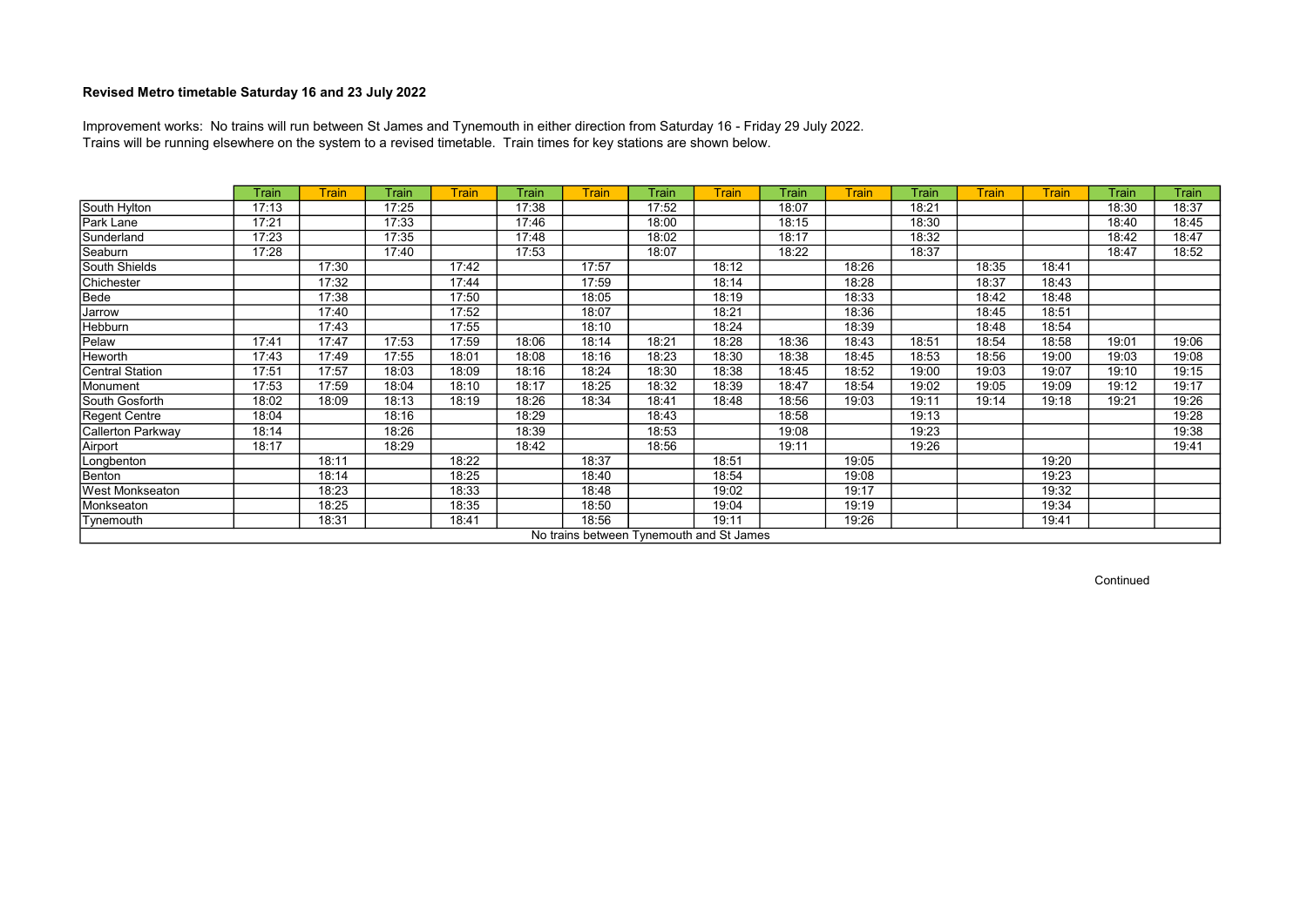Trains will be running elsewhere on the system to a revised timetable. Train times for key stations are shown below. Improvement works: No trains will run between St James and Tynemouth in either direction from Saturday 16 - Friday 29 July 2022.

|                   | <b>Train</b> | Train | <b>Train</b> | Train | <b>Train</b> | Train | <b>Train</b> | Train                                    | <b>Train</b> | Train | <b>Train</b> | Train | <b>Train</b> | Train | <b>Train</b> |
|-------------------|--------------|-------|--------------|-------|--------------|-------|--------------|------------------------------------------|--------------|-------|--------------|-------|--------------|-------|--------------|
| South Hylton      |              | 18:52 |              | 19:07 |              | 19:22 |              | 19:37                                    |              | 19:52 |              | 20:07 |              | 20:22 |              |
| Park Lane         |              | 19:00 |              | 19:15 |              | 19:30 |              | 19:45                                    |              | 20:00 |              | 20:15 |              | 20:30 |              |
| Sunderland        |              | 19:02 |              | 19:17 |              | 19:32 |              | 19:47                                    |              | 20:02 |              | 20:17 |              | 20:32 |              |
| Seaburn           |              | 19:07 |              | 19:22 |              | 19:37 |              | 19:52                                    |              | 20:07 |              | 20:22 |              | 20:37 |              |
| South Shields     | 18:56        |       | 19:11        |       | 19:26        |       | 19:41        |                                          | 19:56        |       | 20:11        |       | 20:26        |       | 20:41        |
| Chichester        | 18:58        |       | 19:13        |       | 19:28        |       | 19:43        |                                          | 19:58        |       | 20:13        |       | 20:28        |       | 20:43        |
| Bede              | 19:03        |       | 19:18        |       | 19:33        |       | 19:48        |                                          | 20:03        |       | 20:18        |       | 20:33        |       | 20:48        |
| Jarrow            | 19:06        |       | 19:21        |       | 19:36        |       | 19:51        |                                          | 20:06        |       | 20:21        |       | 20:36        |       | 20:51        |
| Hebburn           | 19:09        |       | 19:24        |       | 19:39        |       | 19:54        |                                          | 20:09        |       | 20:24        |       | 20:39        |       | 20:54        |
| Pelaw             | 19:13        | 19:21 | 19:28        | 19:36 | 19:43        | 19:51 | 19:58        | 20:06                                    | 20:13        | 20:21 | 20:28        | 20:36 | 20:43        | 20:51 | 20:58        |
| Heworth           | 19:15        | 19:23 | 19:30        | 19:38 | 19:45        | 19:53 | 20:00        | 20:08                                    | 20:15        | 20:23 | 20:30        | 20:38 | 20:45        | 20:53 | 21:00        |
| Central Station   | 19:22        | 19:30 | 19:37        | 19:45 | 19:52        | 20:00 | 20:07        | 20:15                                    | 20:22        | 20:30 | 20:37        | 20:45 | 20:52        | 21:00 | 21:07        |
| Monument          | 19:24        | 19:32 | 19:39        | 19:47 | 19:54        | 20:02 | 20:09        | 20:17                                    | 20:24        | 20:32 | 20:39        | 20:47 | 20:54        | 21:02 | 21:09        |
| South Gosforth    | 19:33        | 19:41 | 19:48        | 19:56 | 20:03        | 20:11 | 20:18        | 20:26                                    | 20:33        | 20:41 | 20:48        | 20:56 | 21:03        | 21:11 | 21:18        |
| Regent Centre     |              | 19:43 |              | 19:58 |              | 20:13 |              | 20:28                                    |              | 20:43 |              | 20:58 |              | 21:13 |              |
| Callerton Parkway |              | 19:53 |              | 20:08 |              | 20:23 |              | 20:38                                    |              | 20:53 |              | 21:08 |              | 21:23 |              |
| Airport           |              | 19:56 |              | 20:11 |              | 20:26 |              | 20:41                                    |              | 20:56 |              | 21:11 |              | 21:26 |              |
| Longbenton        | 19:35        |       | 19:50        |       | 20:05        |       | 20:20        |                                          | 20:35        |       | 20:50        |       | 21:05        |       | 21:20        |
| Benton            | 19:38        |       | 19:53        |       | 20:08        |       | 20:23        |                                          | 20:38        |       | 20:53        |       | 21:08        |       | 21:23        |
| West Monkseaton   | 19:47        |       | 20:02        |       | 20:17        |       | 20:32        |                                          | 20:47        |       | 21:02        |       | 21:17        |       | 21:32        |
| Monkseaton        | 19:49        |       | 20:04        |       | 20:19        |       | 20:34        |                                          | 20:49        |       | 21:04        |       | 21:19        |       | 21:34        |
| Tynemouth         | 19:56        |       | 20:11        |       | 20:26        |       | 20:41        |                                          | 20:56        |       | 21:11        |       | 21:26        |       | 21:41        |
|                   |              |       |              |       |              |       |              | No trains between Tynemouth and St James |              |       |              |       |              |       |              |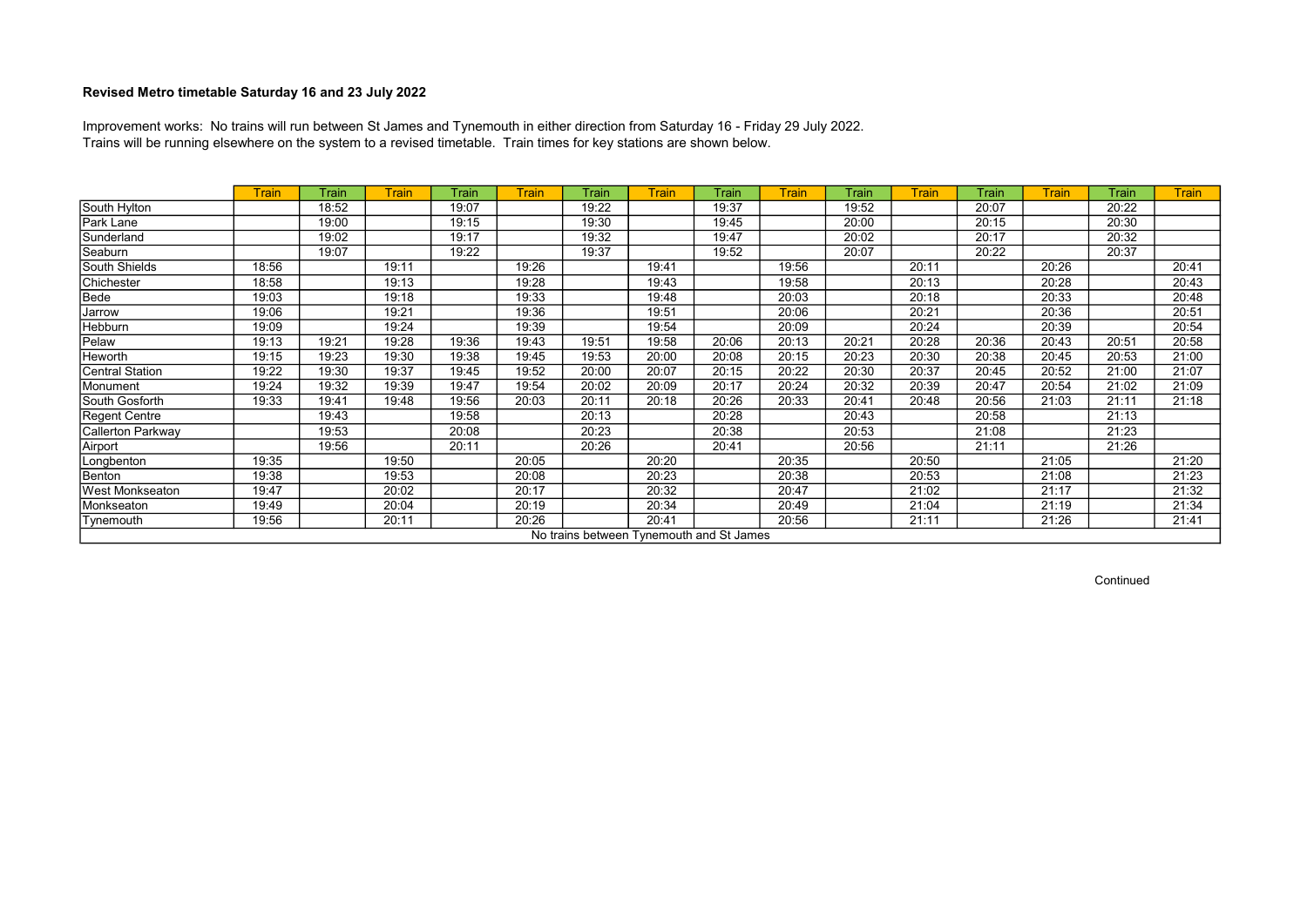Trains will be running elsewhere on the system to a revised timetable. Train times for key stations are shown below. Improvement works: No trains will run between St James and Tynemouth in either direction from Saturday 16 - Friday 29 July 2022.

|                          | Train | <b>Train</b> | Train | <b>Train</b> | Train | <b>Train</b> | Train                                    | Train | Train | <b>Train</b> | Train | <b>Train</b> | Train | <b>Train</b> | Train |
|--------------------------|-------|--------------|-------|--------------|-------|--------------|------------------------------------------|-------|-------|--------------|-------|--------------|-------|--------------|-------|
| South Hylton             | 20:37 |              | 20:52 |              | 21:07 |              | 21:22                                    |       | 21:37 |              | 21:52 |              | 22:07 |              | 22:22 |
| Park Lane                | 20:45 |              | 21:00 |              | 21:15 |              | 21:30                                    |       | 21:45 |              | 22:00 |              | 22:15 |              | 22:30 |
| Sunderland               | 20:47 |              | 21:02 |              | 21:17 |              | 21:32                                    |       | 21:47 |              | 22:02 |              | 22:17 |              | 22:32 |
| Seaburn                  | 20:52 |              | 21:07 |              | 21:22 |              | 21:37                                    |       | 21:52 |              | 22:07 |              | 22:22 |              | 22:37 |
| South Shields            |       | 20:56        |       | 21:11        |       | 21:26        |                                          | 21:41 |       | 21:56        |       | 22:11        |       | 22:26        |       |
| Chichester               |       | 20:58        |       | 21:13        |       | 21:28        |                                          | 21:43 |       | 21:58        |       | 22:13        |       | 22:28        |       |
| Bede                     |       | 21:03        |       | 21:18        |       | 21:33        |                                          | 21:48 |       | 22:03        |       | 22:18        |       | 22:33        |       |
| Jarrow                   |       | 21:06        |       | 21:21        |       | 21:36        |                                          | 21:51 |       | 22:06        |       | 22:21        |       | 22:36        |       |
| Hebburn                  |       | 21:09        |       | 21:24        |       | 21:39        |                                          | 21:54 |       | 22:09        |       | 22:24        |       | 22:39        |       |
| Pelaw                    | 21:06 | 21:13        | 21:21 | 21:28        | 21:36 | 21:43        | 21:51                                    | 21:58 | 22:06 | 22:13        | 22:21 | 22:28        | 22:36 | 22:43        | 22:51 |
| Heworth                  | 21:08 | 21:15        | 21:23 | 21:30        | 21:38 | 21:45        | 21:53                                    | 22:00 | 22:08 | 22:15        | 22:23 | 22:30        | 22:38 | 22:45        | 22:53 |
| <b>Central Station</b>   | 21:15 | 21:22        | 21:30 | 21:37        | 21:45 | 21:52        | 22:00                                    | 22:07 | 22:15 | 22:22        | 22:30 | 22:37        | 22:45 | 22:52        | 23:00 |
| Monument                 | 21:17 | 21:24        | 21:32 | 21:39        | 21:47 | 21:54        | 22:02                                    | 22:09 | 22:17 | 22:24        | 22:32 | 22:39        | 22:47 | 22:54        | 23:02 |
| South Gosforth           | 21:26 | 21:33        | 21:41 | 21:48        | 21:56 | 22:03        | 22:11                                    | 22:18 | 22:26 | 22:33        | 22:41 | 22:48        | 22:56 | 23:03        | 23:11 |
| <b>Regent Centre</b>     | 21:28 |              | 21:43 |              | 21:58 |              | 22:13                                    |       | 22:28 |              | 22:43 |              | 22:58 |              | 23:13 |
| <b>Callerton Parkway</b> | 21:38 |              | 21:53 |              | 22:08 |              | 22:23                                    |       | 22:38 |              | 22:53 |              | 23:08 |              | 23:23 |
| Airport                  | 21:41 |              | 21:56 |              | 22:11 |              | 22:26                                    |       | 22:41 |              | 22:56 |              | 23:11 |              | 23:26 |
| Longbenton               |       | 21:35        |       | 21:50        |       | 22:05        |                                          | 22:20 |       | 22:35        |       | 22:50        |       | 23:05        |       |
| Benton                   |       | 21:38        |       | 21:53        |       | 22:08        |                                          | 22:23 |       | 22:38        |       | 22:53        |       | 23:08        |       |
| <b>West Monkseaton</b>   |       | 21:47        |       | 22:02        |       | 22:17        |                                          | 22:32 |       | 22:47        |       | 23:02        |       | 23:17        |       |
| Monkseaton               |       | 21:49        |       | 22:04        |       | 22:19        |                                          | 22:34 |       | 22:49        |       | 23:04        |       | 23:19        |       |
| Tynemouth                |       | 21:56        |       | 22:11        |       | 22:26        |                                          | 22:41 |       | 22:56        |       | 23:11        |       | 23:25        |       |
|                          |       |              |       |              |       |              | No trains between Tynemouth and St James |       |       |              |       |              |       |              |       |